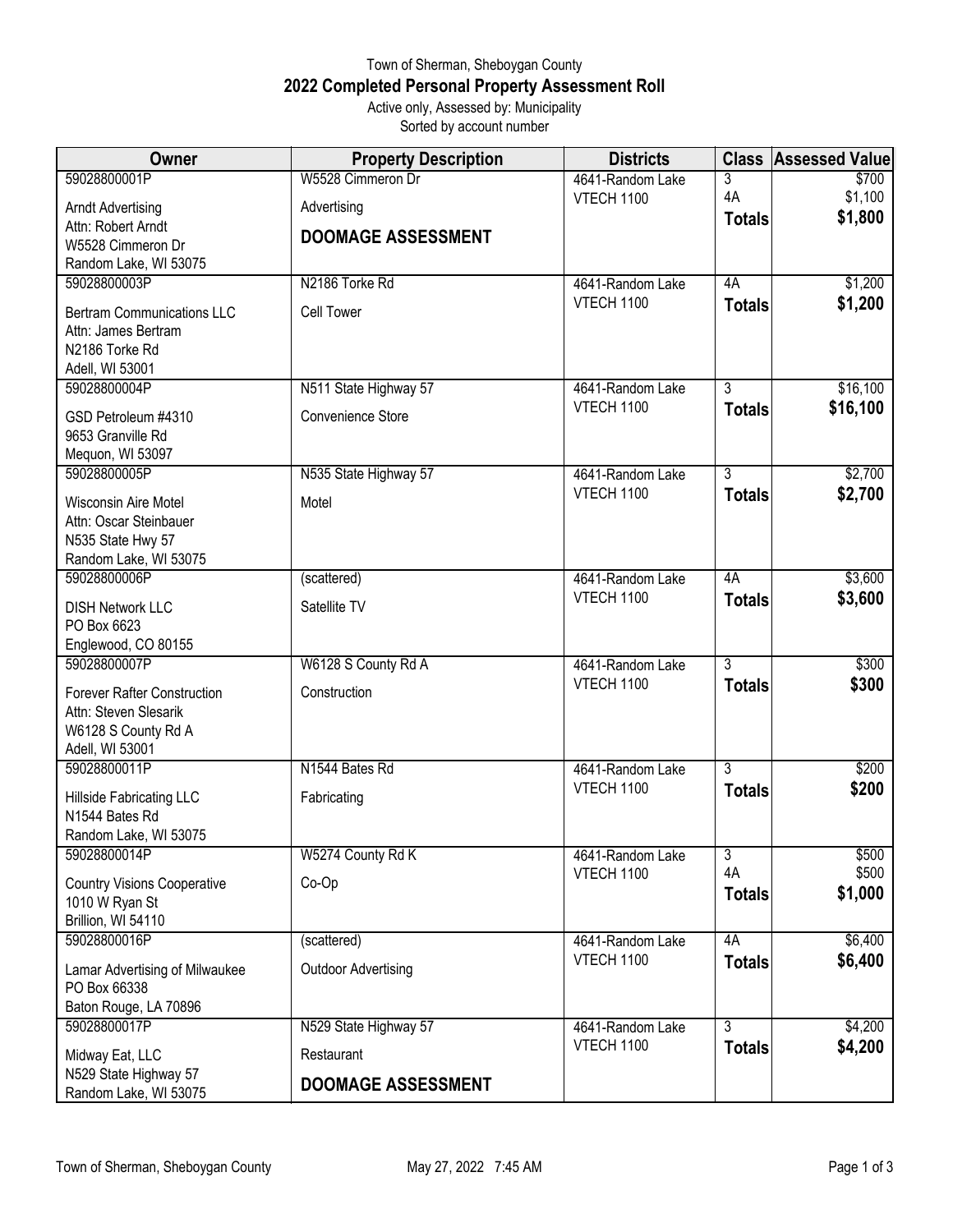| <b>Owner</b>                                                       | <b>Property Description</b> | <b>Districts</b>                      | <b>Class</b>                    | <b>Assessed Value</b> |
|--------------------------------------------------------------------|-----------------------------|---------------------------------------|---------------------------------|-----------------------|
| 59028800019P                                                       | W6456 County Rd SS          | 4641-Random Lake                      | 3                               | \$3,700               |
| More Than Makeup LLC                                               | Day Spa                     | <b>VTECH 1100</b>                     | 4A                              | \$700<br>\$4,400      |
| Attn: Donna Borgwardt                                              |                             |                                       | <b>Totals</b>                   |                       |
| W6456 Cty Rd SS<br>Random Lake, WI 53075                           |                             |                                       |                                 |                       |
| 59028800021P                                                       | N535 State Highway 57       | 4641-Random Lake                      | $\overline{3}$                  | \$200                 |
| Oscar Auto Sales                                                   | Auto Sales/Service          | <b>VTECH 1100</b>                     | <b>Totals</b>                   | \$200                 |
| Attn: Otto Steinbauer                                              |                             |                                       |                                 |                       |
| N535 State Hwy 57                                                  |                             |                                       |                                 |                       |
| Random Lake, WI 53075                                              |                             |                                       |                                 |                       |
| 59028800023P                                                       | 675 Wolf Rd                 | 4641-Random Lake                      | 3                               | \$9,900               |
| Ritger Law Office                                                  | Attorney                    | <b>VTECH 1100</b>                     | <b>Totals</b>                   | \$9,900               |
| Attn: Ed Ritger                                                    | <b>DOOMAGE ASSESSMENT</b>   |                                       |                                 |                       |
| 675 Wolf Rd<br>Random Lake, WI 53075                               |                             |                                       |                                 |                       |
| 59028800026P                                                       | N515 Lynn Rd                | 4641-Random Lake                      | $\overline{3}$                  | \$100                 |
| <b>Silver Creek Studios</b>                                        | Photography                 | <b>VTECH 1100</b>                     | 4A                              | \$100                 |
| Attn: Sam & Betty Arendt                                           |                             |                                       | <b>Totals</b>                   | \$200                 |
| N515 Lynn Rd                                                       |                             |                                       |                                 |                       |
| Random Lake, WI 53075                                              |                             |                                       |                                 |                       |
| 59028800027P                                                       | W5992 Creek Rd              | 4641-Random Lake<br><b>VTECH 1100</b> | $\overline{3}$<br><b>Totals</b> | \$5,400<br>\$5,400    |
| T N T Auto Body LLC                                                | <b>Body Shop</b>            |                                       |                                 |                       |
| Attn: David Eggert<br>W5992 Creek Rd                               |                             |                                       |                                 |                       |
| Random Lake, WI 53075                                              |                             |                                       |                                 |                       |
| 59028800029P                                                       | (scattered)                 | 4641-Random Lake                      | $\overline{3}$                  | \$400                 |
| ADT LLC                                                            | <b>Security Services</b>    | <b>VTECH 1100</b>                     | <b>Totals</b>                   | \$400                 |
| Attn: Prop Tax Dept                                                |                             |                                       |                                 |                       |
| PO Box 54767                                                       |                             |                                       |                                 |                       |
| Lexington, KY 40555<br>59028800032P                                | 675 Wolf Rd                 | 4641-Random Lake                      | $\overline{3}$                  | \$200                 |
|                                                                    |                             | <b>VTECH 1100</b>                     | <b>Totals</b>                   | \$200                 |
| Wells Fargo Vendor Financial Serv<br>Attn: Property Tax Compliance | Leasing                     |                                       |                                 |                       |
| PO Box 36200                                                       |                             |                                       |                                 |                       |
| Billings, MT 59107-6200                                            |                             |                                       |                                 |                       |
| 59028800033P                                                       | 675 Wolf Rd                 | 4641-Random Lake                      | $\overline{3}$                  | \$8,300               |
| Cruz, Nichole M LLC                                                | Optometry                   | <b>VTECH 1100</b>                     | 4A<br><b>Totals</b>             | \$100<br>\$8,400      |
| 675 Wolf Rd                                                        | <b>DOOMAGE ASSESSMENT</b>   |                                       |                                 |                       |
| Random Lake, WI 53075-1264<br>59028800037P                         | W6239 County Rd SS          | 4641-Random Lake                      | 3                               | \$200                 |
| <b>Cedar Creek Horticulture</b>                                    | <b>Gardening Services</b>   | <b>VTECH 1100</b>                     | 4A                              | \$100                 |
| Attn: Cheryl Burton                                                |                             |                                       | <b>Totals</b>                   | \$300                 |
| W6239 County Road SS                                               |                             |                                       |                                 |                       |
| Random Lake, WI 53075                                              |                             |                                       |                                 |                       |
| 59028800039P                                                       | N1481 State Highway 57      | 4641-Random Lake                      | $\overline{3}$                  | \$800                 |
| Great Lakes Coca-Cola Distribution                                 | Wholesale                   | <b>VTECH 1100</b>                     | <b>Totals</b>                   | \$800                 |
| Attn: Property Tax Dept<br>PO Box 4440                             | <b>DOOMAGE ASSESSMENT</b>   |                                       |                                 |                       |
| Brandon, FL 33509-4440                                             |                             |                                       |                                 |                       |